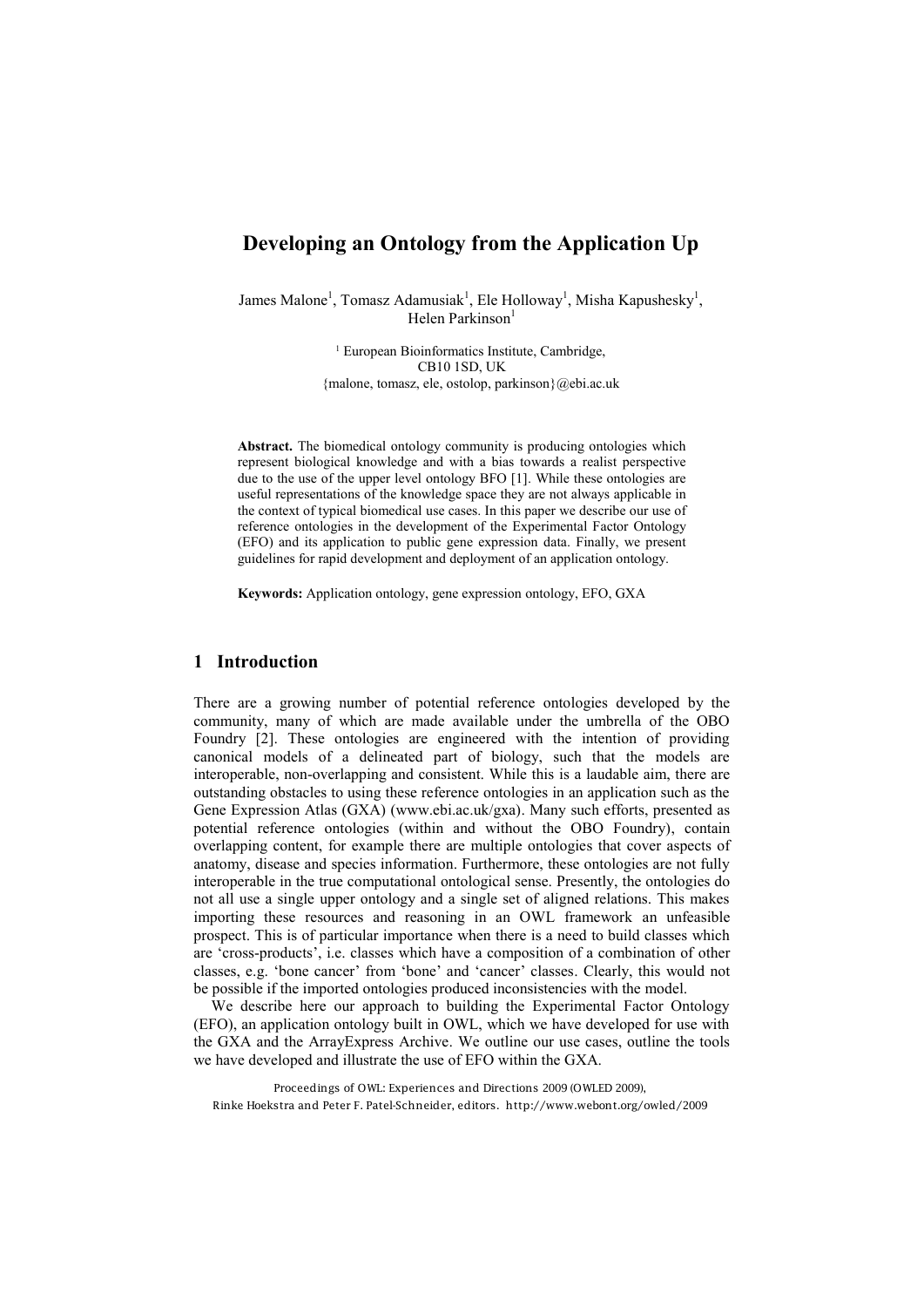### 2 Methods

The GXA is a newly developed resource based at the European Bioinformatics Institute. It provides a summary view of gene expression across various experimental conditions (experimental factors) using curated data from the ArrayExpress database [3]. One of the key aims of the GXA was to enable more powerful, semantically meaningful querying across the experimental data. In order to answer queries such as <sup>*which genes are over-expressed in cancer samples from mammalian brain*<sup>"</sup> we</sup> require an ontological framework that is able to provide information from multiple source ontologies since the data covers such a wide range of domains. These include experimental and biological processes, cell lines, cell types, disease, anatomical information, organism and strain information, chemical roles, and array designs and require cross products between ontologies, concept mapping and an ability to maintain the application ontology once generated.

As an application ontology, EFO is designed and tested to use cases, including:

- 1. Data annotation the annotation of transcriptomics data in ArrayExpress
- 2. Query support  $-e.g.$  query for all cell line data that is derived from epithelial tissue and are associated with cancer
- 3. Data visualization  $-$  presenting an ontology tree to the user to show which classes have associated data
- 4. Data integration both across experiments in ArrayExpress and externally
- 5. Data summarization  $-$  the ability to analyse and compare samples given common conditions of interest

From these use cases we generate a set of competency questions, such as "which organism parts are part of brain" and build classes and relations into the ontology until we can resolve them all. The methodology is summarised as follows:

- 1. Extract data annotations from the GXA and target most frequently occurring.
- 2. Use the query use cases obtained from analysis of query logs to build an appropriate hierarchy
- 3. Identify reference ontologies relevant to an EFO category based on annotation use cases and perform mapping between annotations and reference ontologies using the Metaphone and Double Metaphone phonetic matching algorithm [4]. This produces a list of candidate ontology class matches.
- 4. Manually validate candidate matches, curate and include into EFO hierarchy
- 5. Refine structure to provide an intuitive hierarchy with user friendly labels
- 6. Add restrictions e.g. associate cell lines with cell types and tissues of origin

For step 3 above, we chose not to discriminate between ontologies that overlap in their content since it is a non-trivial exercise to decide which represents the definitive source. Additionally we add mappings to multiple ontologies, as different communities use different ontologies and we do not wish to exclude users by insisting on use of a single 'authoritative ontology'. Instead, we base the decision simply on whether the ontology appears to offer content that provides coverage for our use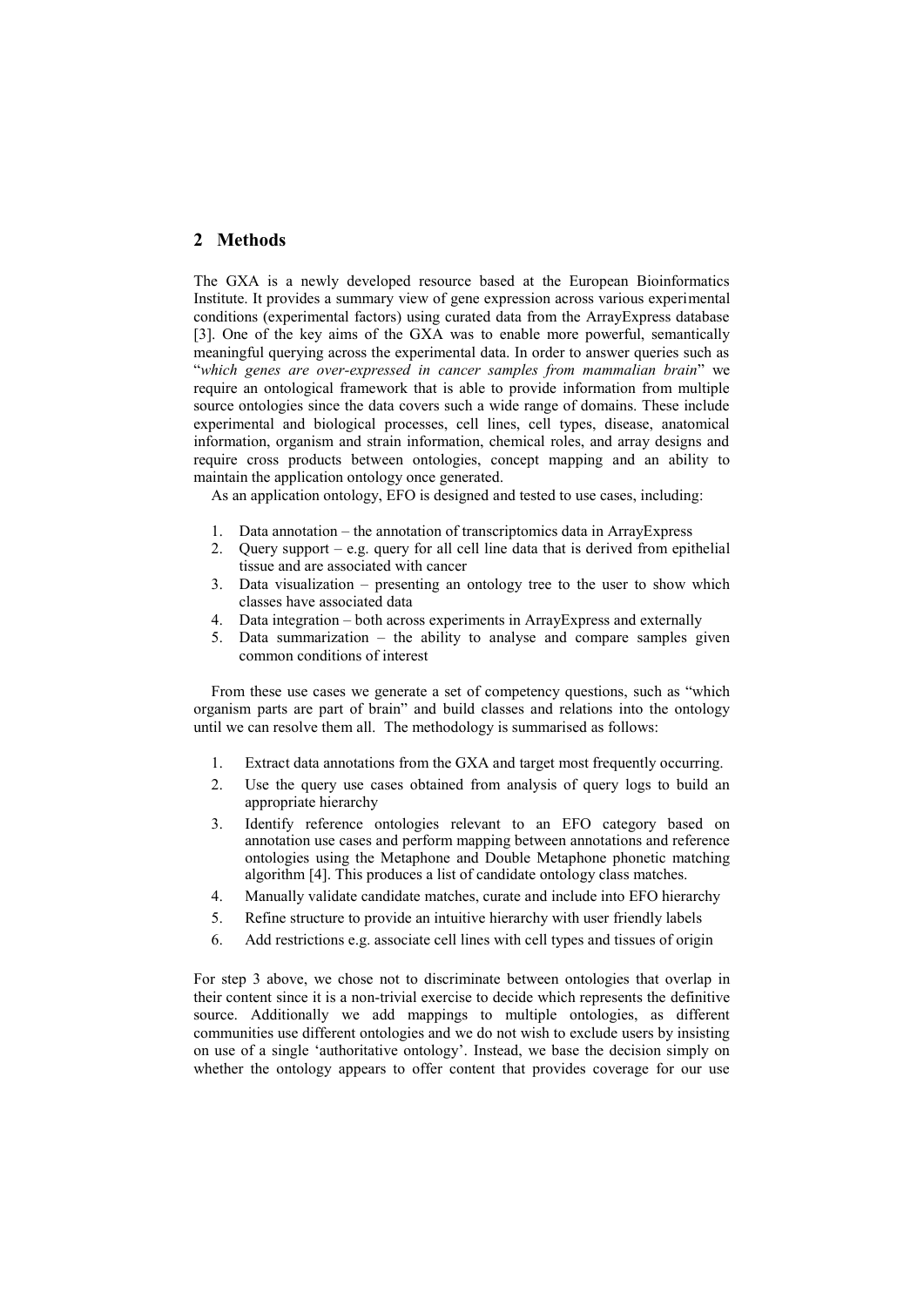cases. Clearly, there is an overhead, both to mapping to multiple ontologies and also in keeping this process up to date as those external ontologies change over time. To facilitate the development of the ontology, we have developed several tools to expedite the process<sup>1</sup>.

#### **2.1 EFO Ontology Tools**

Mappings to external resources are maintained as an ID from external resources into a definition citation annotation property. In this way, we are able to map equivalent classes from EFO in to multiple other ontologies, e.g. neoplasm in EFO maps to neoplasm in NCI Thesaurus hence the definition citation property has the value NCI thesaurus:C3262 to encapsulate this. This way it is easy to map data annotated with EFO to data annotated with the many other bioontology efforts. The process of adding these mappings has been automated and wraps around BioPortal REST services to automatically follow all definition citation properties from EFO into relevant ontologies, pulling in synonyms and definitions. These are then time and resource stamped in EFO using inline accessedResource and accessDate tags for auditing purposes and to warn of changes in external resources.

Since ontologies develop rapidly, there is an overhead to developing an ontology that references multiple such external ontologies. To counter this, we have also developed a tool that enables the frequent checking of external ontologies to determine if newer versions include changes which might affect EFO. The tool works in three steps. Firstly, it accesses the latest version of an ontology by loading from a static location and attempts to validate the ontology. Secondly, it compares to the ontology that EFO presently maps to. A 'change' is considered to be (i) a new class (ii) a removed class, (iii) a new axiom, (iv) a removed axiom. Presently the tool does not detect annotation property changes between versions, however this is scheduled for the next tool release. Finally, the tool flags any changes which affect EFO, i.e. any changes in an external ontology class which is mapped to in EFO.

# **3** Discussion

EFO has become an integral component of the GXA. Figure 1 illustrates a query in the GXA which uses EFO classes. Here, the query is for a defined class (in OWL) 'cancer cell line'. This class has the necessary condition of cell line and a necessary and sufficient condition of 'bearer of some cancer', i.e. any cell lines which bear the disease cancer. The relations we create in OWL also enable us to offer a range of general level queries which was also not previously possible. For instance, a query for 'digestive system components' or all 'bacterial diseases' would not fetch all classes which are related via 'part\_of' relation and an 'is\_a' relation, respectively. The use of complex OWL axioms allows us to provide the desired rich queries, whilst the application hides the specific details from the user.

&&&&&&&&&&&&&&&&&&&&&&&&&&&&&&&&&&&&&&&&&&&&&&&&&&&&&&&&&&

 $1$  All tools are available from our public SVN site http://sourceforge.net/projects/efo/